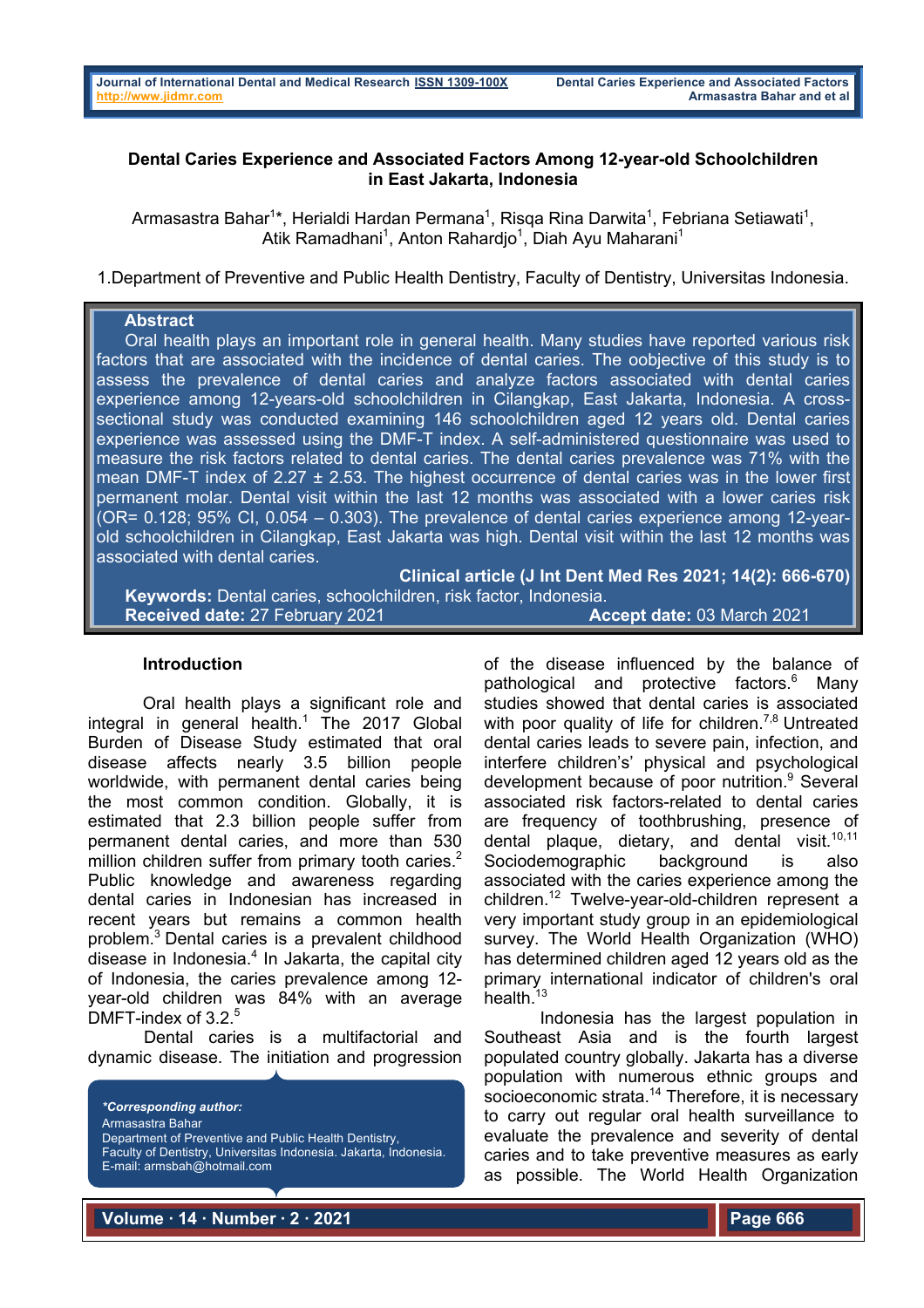(WHO) guidelines recommend that epidemiological surveys should be able to assess the dental health status of 12-year-old-children and its associated risk factors, including the dietary habit, tooth-brushing behavior, frequency of dental visit, and self-reported of dental pain.<sup>13</sup> Therefore, the aim of this study was to assess the prevalence of dental caries and to analyze the risk factors related to dental caries experience among 12-year-old-children in East Jakarta.

### **Materials and methods**

A cross-sectional study was conducted from September 2020 to January 2021 among 12-year-old children at a public elementary school in Cilangkap, East Jakarta. Nonprobability sampling method was employed with 146 students as study participants. The instrument used a self-administered questionnaire consisting of sociodemographic characteristics and an oral health questionnaire adapted from WHO oral health survey. The oral health questionnaire included the frequency of consumption of sugary foods and drinks, toothbrushing behavior (in the morning dan before going to sleep), regular dental visit within the last 12 months, and self-reported dental pain. Dental caries experience was measure using the DMF-T index.<sup>13</sup>

Descriptive analysis was conducted to obtain an overview of the independent and dependent variables. The relationship between the dependent and the independent variable was analyzed using categorical comparative test (chisquare). The research data were analyzed using Microsoft Excel and the odds ratio along with 95% CI are calculated with the Odds Ratio Online Calculator https://www.medcalc.org/calc/odds\_ratio.php. This research was conducted in full accordance

with the World Medical Association Declaration of Helsinki. The principal investigator is responsible for ensuring the confidentiality of the study documents and protecting the anonymity of all respondents. Informed written consent was provided by the parents and only participants with signed consent form were recruited.

### **Results**

Seven respondents were excluded due to

incomplete data. A total of 139 respondents were analyzed. Table 1 shows the descriptive characteristics of the study participants. Seventyone percent of the participants had decayed teeth, 2 (1%) had missing due to caries, and only 4 (3%) had filled teeth. The frequency of consumption of sugary foods and drinks 2 times per day in between meals was 43%. Almost all children (96%) brush their teeth in the morning and only 31% did not brushed their teeth before going to sleep. The proportion of schoolchildren who attended the dentist within the last 12 months was 29%. A total of 86% of participants reported currently having dental pain.

| Variables                                       | N(%        |
|-------------------------------------------------|------------|
| Gender                                          |            |
| Male                                            | 70 (50.1%) |
| Female                                          | 69 (49.9%) |
| Frequency of consumption of sugary foods/drinks |            |
| 1                                               | 25 (18%)   |
|                                                 | 60 (43%)   |
| $\frac{2}{3}$                                   | 46 (33%)   |
| 4                                               | 2(1%)      |
| 5                                               | 4(3%)      |
| 6                                               | $1(1\%)$   |
| 7                                               | $1(1\%)$   |
| Brush teeth in the morning                      |            |
| No                                              | 6(4%)      |
| Yes                                             | 133 (96%)  |
| Brush teeth before going to sleep               |            |
| No                                              | 43 (31%)   |
| Yes                                             | 96 (69%)   |
| Dental visit within the last 12 months          |            |
| No                                              | 100 (71%)  |
| Yes                                             | 39 (29%)   |
| Currently having dental pain                    |            |
| Yes                                             | 129 (86%)  |
| No                                              | 10(14%)    |
|                                                 |            |
| DMF-T                                           |            |
| Decay                                           | 95 (71%)   |
| Missing                                         | 2(1%)      |
| Filling                                         | 4(3%)      |

**Table 1.** Descriptive analyses of respondents (N=139).

The mean DMF-T score of the participants was  $2.27 \pm 2.53$  with the highest proportion was decayed teeth  $(2.22 \pm 2.24)$ . The mean and standard deviation of missing and filling teeth were  $0.01 \pm 0.12$ ,  $0.03 \pm 0.17$ respectively. Figures 1 and 2 show the highest DMF-T score on the maxilla and mandible was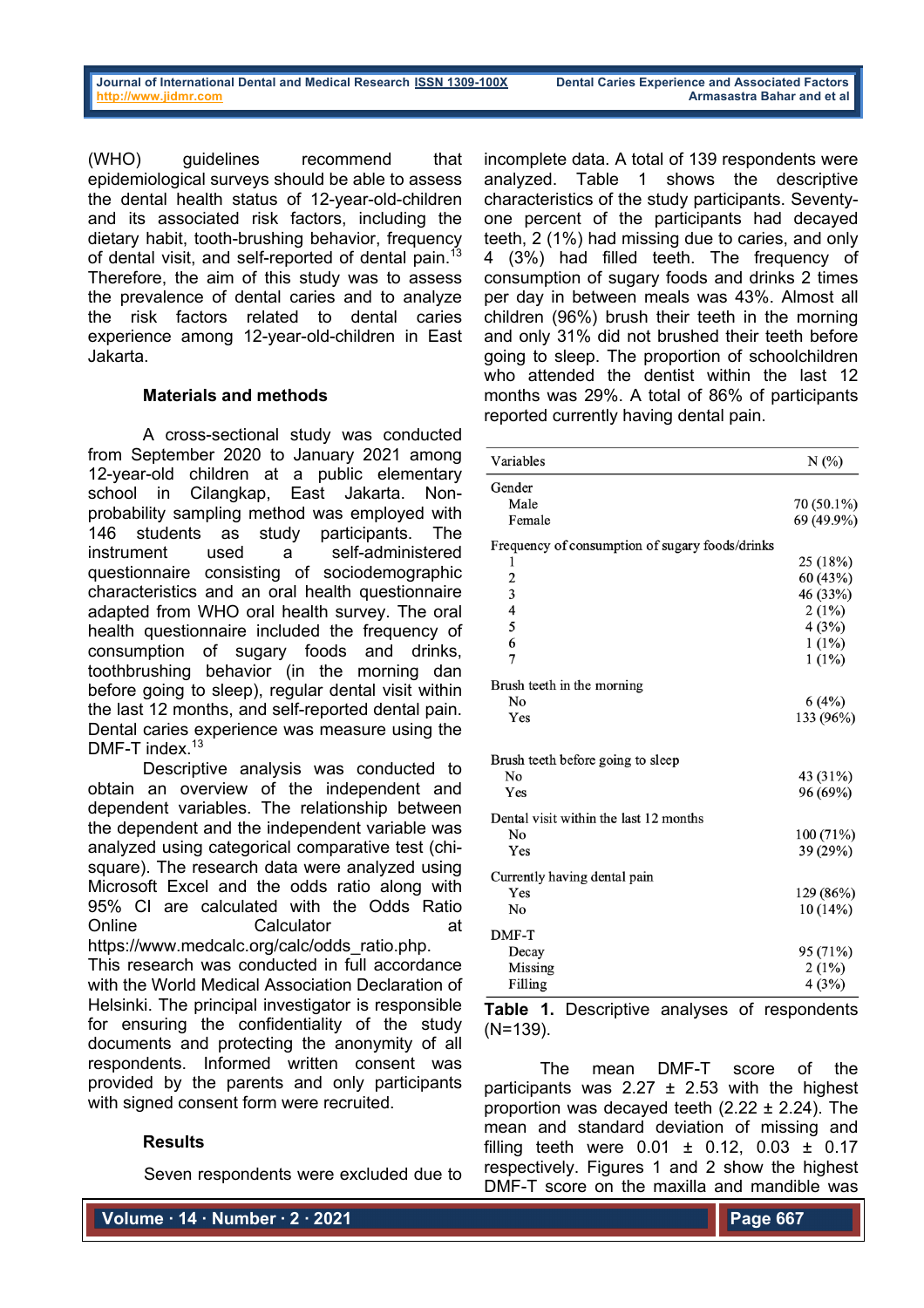# **Journal of International Dental and Medical Research ISSN 1309-100X Dental Caries Experience and Associated Factors**

on the right first permanent molars, respectively. Odds ratio analysis was used to assess the association between associated variables and decayed teeth. The analyzed variables were gender, frequency of consumption of sugary foods and drink, brush teeth in the morning and before going to sleep, dental visit within the last 12 months, and suffering from a toothache caused by dental caries (DMF-T  $\geq$  1) (Table 2).



**Figure 1.** DMF-T score in maxilla.





| Variables                                 | Free Caries Caries |     | OR (95% CI)            | $p$ -value |
|-------------------------------------------|--------------------|-----|------------------------|------------|
|                                           | No                 | Yes |                        |            |
| Gender                                    |                    |     |                        |            |
| Male                                      | 20                 | 50  | $1.052(0.502 - 2.206)$ | 0.892      |
| Female                                    | 19                 | 50  |                        |            |
| Sugary foods/drinks consumption frequency |                    |     |                        |            |
| 1                                         | 10                 | 15  | $0.195(0.791 - 4.827)$ | 0.146      |
| >1                                        | 29                 | 85  |                        |            |
| Brushing teeth in the morning             |                    |     |                        |            |
| Yes                                       | 38                 | 95  | 2.000 (0.226-17.688)   | 0.533      |
| No                                        | 1                  | 5   |                        |            |
| Brushing teeth before going to sleep      |                    |     |                        |            |
| Yes                                       | 30                 | 66  | 1.717 (0.732-4.026)    | 0.213      |
| No                                        | 9                  | 34  |                        |            |
| Dental visit within the last 12 months    |                    |     |                        |            |
| Yes                                       | 9                  | 30  | $0.128(0.054 - 0.303)$ | $0.001*$   |
| No                                        | 70                 | 30  |                        |            |
| Currently having dental pain              |                    |     |                        |            |
| Yes                                       | 3                  | 7   | $1.107(0.271 - 4.517)$ | 0.887      |
| No                                        | 36                 | 93  |                        |            |

**Table 2.** Factor associated with dental caries among 12-year-old children in East Jakarta. OR (Odds Ratio), CI (Confidence Interval), \**p* < 0.05

**Volume ∙ 14 ∙ Number ∙ 2 ∙ 2021**

Children who visited the dentist more likely had a higher chance of being free dental caries than those who did not (OR= 0.128; 95% CI,  $0.054 - 0.303$ ). The result estimates the significance of visiting the dentist while other variables were found statistically insignificant. Table 3 indicates the comparative analysis using chi-square test between males and females on risk factor-related to the presence of dental caries. There were no significant results, indicating similarity in behavioral causes of dental caries between the groups.

| Variables                                 | Female         | Male | p-value |
|-------------------------------------------|----------------|------|---------|
| Sugary foods/drinks consumption frequency |                |      |         |
| 1                                         | 13             | 12   | 0.795   |
| >1                                        | 56             | 58   |         |
| Brushing teeth in the morning             |                |      |         |
| Yes                                       | 67             | 66   | 0.415   |
| No                                        | $\overline{2}$ | 4    |         |
| Brushing teeth before going to sleep      |                |      |         |
| Yes                                       | 53             | 43   | 0.050   |
| No                                        | 16             | 27   |         |
| Dental visit within the last 12 months    |                |      |         |
| Yes                                       | 19             | 20   | 0.892   |
| No                                        | 50             | 50   |         |
| Currently having dental pain              |                |      |         |
| Yes                                       | 6              | 4    | 0.498   |
| No                                        | 63             | 66   |         |

**Table 3.** Comparison between male and female based on related variables.

### **Discussion**

Dental caries remains a common problem in society. Unless being treated promptly, dental caries can progress, which later can cause pain and affect the quality of life of children. The prevalence of dental caries experience in Cilangkap, East Jakarta (71%) shows a relatively higher number than the result of research conducted in Jakarta in 2018 (61%), $14$  but lower than the 2016 study in Jakarta and its satellite cities. <sup>5</sup> The toothbrushing behavior in the study population should be improve substantially. This issue should become a concern as the ubiquity of dental caries in Cilangkap is relatively high, thus preventive programs are needed. Although the prevalence of dental caries experience among 12-year-old children in this study was still relatively high, according to WHO, the DMF-T index in Cilangkap (2.27) falls into the low category, which is between 1.2-2.6.13 Compared to the previous research in Jakarta where the DMF-T index value for 12-year-old children was 1.58, this research shows a relatively higher score.<sup>14</sup>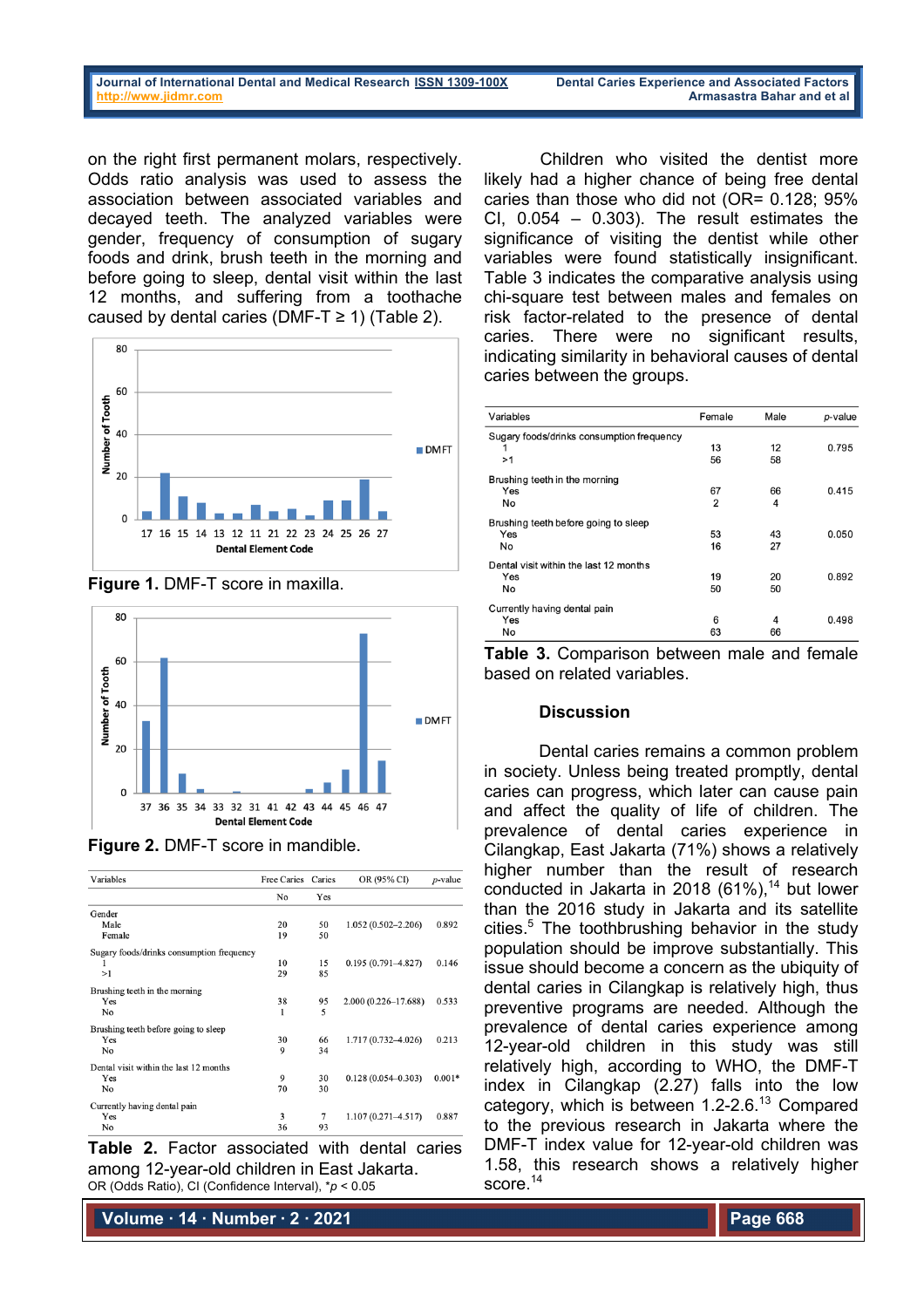Moreover, this study also reveals that the highest prevalence of caries is in the lower first permanent molars. The prevalence is high because the lower first molars are the first permanent teeth to grow so they are exposed longer to acid and have deep pits and fissures. In addition, deep pits and fissures provide good food retention so that plaque is easy to stick on rough tooth surfaces and can cause the development of dental caries. According to previous research, pit and fissure sealants should be done as early as possible to have high effectiveness in preventing caries.<sup>15</sup> The strong predictor for the presence of caries in the first permanent molar is diet cariogenic, the presence of dental caries in deciduous teeth, toothbrushing frequency, and molar incisor hypomineralization.<sup>16</sup>

The study aimed to analyze the risk factors related to the dental caries experience. The results show no association between the frequency of consumption of sugary foods or drinks between meals and dental caries experience. However, previous research in Padang in 2019 showed that the consumption of sweet foods plays an important role in developing caries.17 Another study also showed a positive relationship between the consumption of sugary foods and dental caries experience.18

The children who visited the dentist within the last 12 months were children who had caries. This reveals that children tend to go to the dentist only if they have a toothache, and not for preventive care purposes. This is in accordance with previous research that the reason children visit the dentist is due to caries and its complications. Children in Poland did not visit the dentists in accordance with the medical recommendations (between 6 and 12 months). This indicates the parents' low awareness of children's oral and dental health.<sup>19</sup> In another study, there is a correlation between health insurance ownership and visits to dentists. $20$ However, this study did not take socioeconomic data or insurance ownership, thus the inability to analyze other factors related to visits to the dentist.

This study has limitations: The first is the cross-sectional design, which only can analyze association not causality. Thus, our results may underestimate the associations between dental caries and associated factors. In addition, the convenience sampling may reduce statistical

representativeness. Further, the relative low number of respondents limits the generalizability of the study findings. Despite these limitations, the study was warranted to add data on Indonesia's oral health.

The comparative analysis of oral health behavior between males and females showed no statistically significant difference. This is consistent with previous research conducted in Croatia. $21$  The study explained that there is no difference in the oral health behavior between male and female. The study explained that the oral health status and oral health behavior differed at different ages. However, other studies showed different results that the status of oral health behaviors differs between gender. $22$  It is important to identify dental and oral health problems in children and the risk factors associated with these variables to determine an effective and efficient intervention program. Further studies should be performed in a greater sample size and a longitudinal study should be conducted to evaluate the associated factors of dental caries in children. Moreover, from previous studies, relationships with other risk factors including socioeconomic status, family income, educational level, occupation, and age of parents should be considered.<sup>23-25</sup>

### **Conclusions**

Dental caries is a common health problem among 12-year-old schoolchildren in Cilangkap, East Jakarta, Indonesia. This study revealed that the prevalence of dental caries experience was high even though the DMFT index was low according to WHO Oral Health Survey. The lower first permanent molar was the highest occurrence of dental caries. Dental visit was the associated factor for dental caries. Moreover, toothbrushing behavior should be improved. Community-based dental programs are urgently needed for the prevention and promotion of oral health among schoolchildren.

### **Declaration of Interest**

The authors report no conflict of interest.

### **References**

1. Baiju RM, Peter E, Varghese NO, Sivaram R. Oral Health and Quality of Life: Current Concepts. J Clin Diagn Res 2017;11(6):ZE21-ZE26.

**Volume ∙ 14 ∙ Number ∙ 2 ∙ 2021**